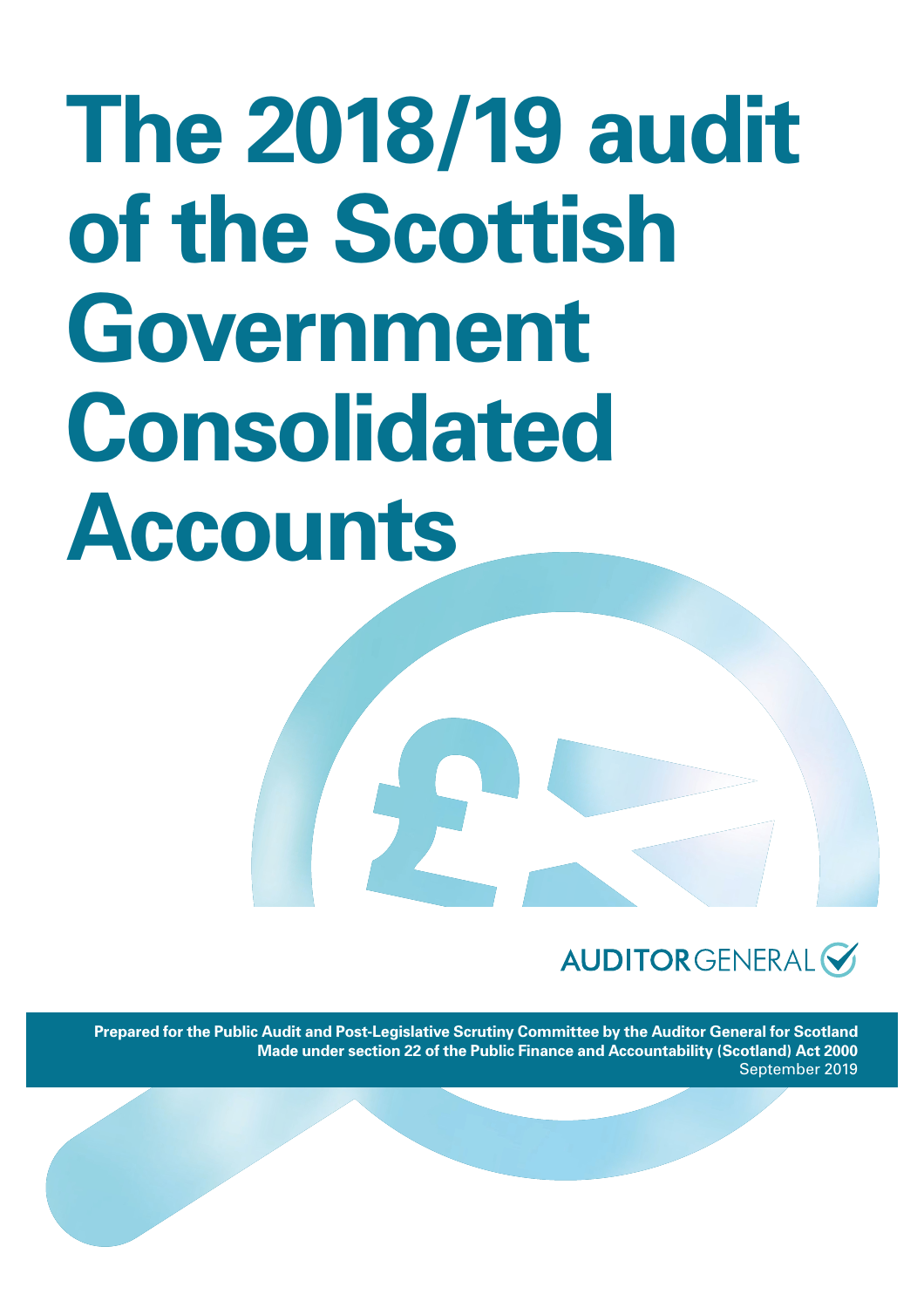### **Auditor General for Scotland**

The Auditor General's role is to:

- appoint auditors to Scotland's central government and NHS bodies
- examine how public bodies spend public money
- help them to manage their finances to the highest standards
- check whether they achieve value for money.

The Auditor General is independent and reports to the Scottish Parliament on the performance of:

- directorates of the Scottish Government
- government agencies, eg the Scottish Prison Service, Historic Environment Scotland
- NHS bodies
- further education colleges
- Scottish Water
- NDPBs and others, eg Scottish Police Authority, Scottish Fire and Rescue Service.

You can find out more about the work of the Auditor General on our website: www.audit-scotland.gov.uk/about-us/auditor-general

Audit Scotland is a statutory body set up in April 2000 under the Public Finance and Accountability (Scotland) Act 2000. We help the Auditor General for Scotland and the Accounts Commission check that organisations spending public money use it properly, efficiently and effectively.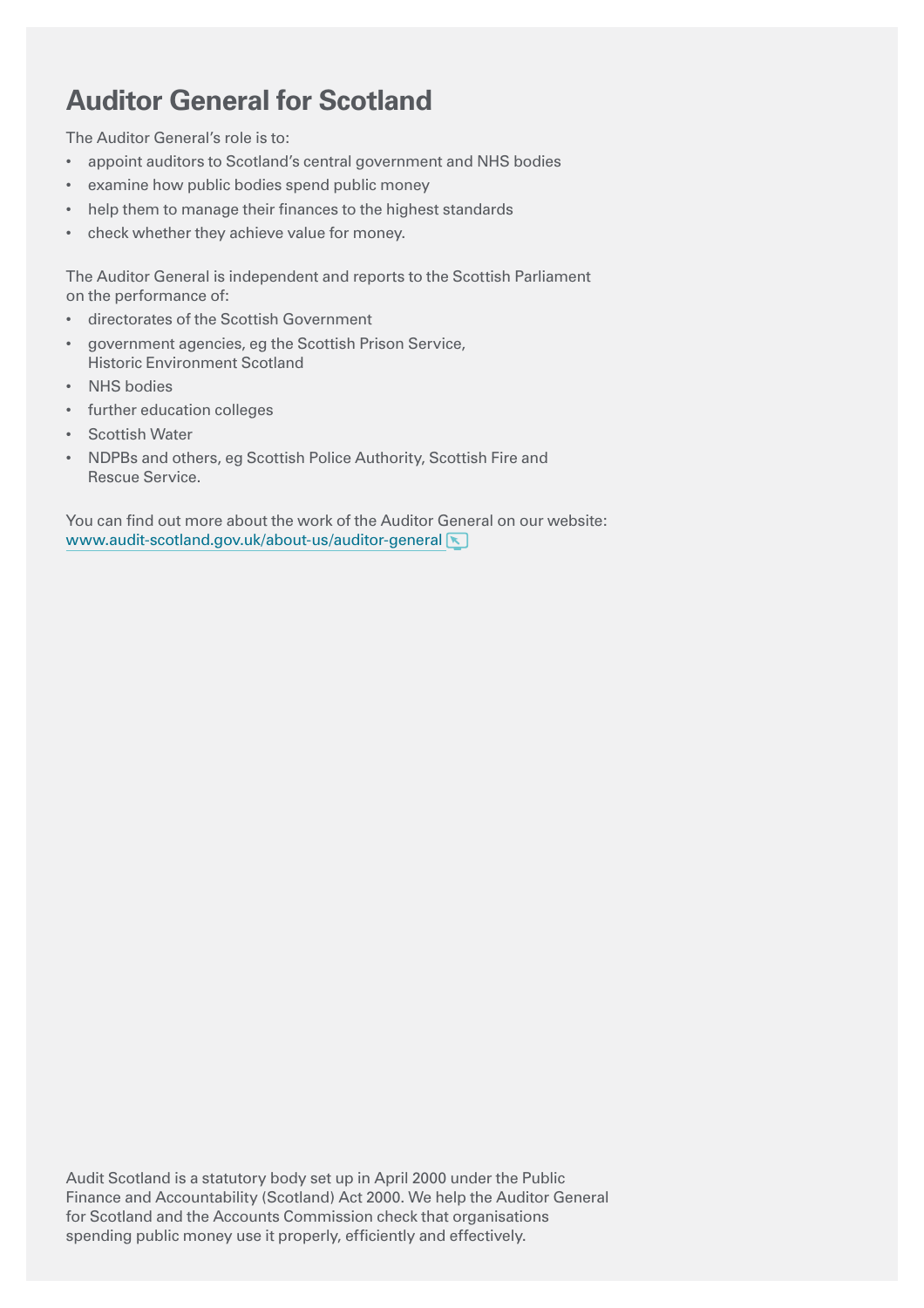# **Contents**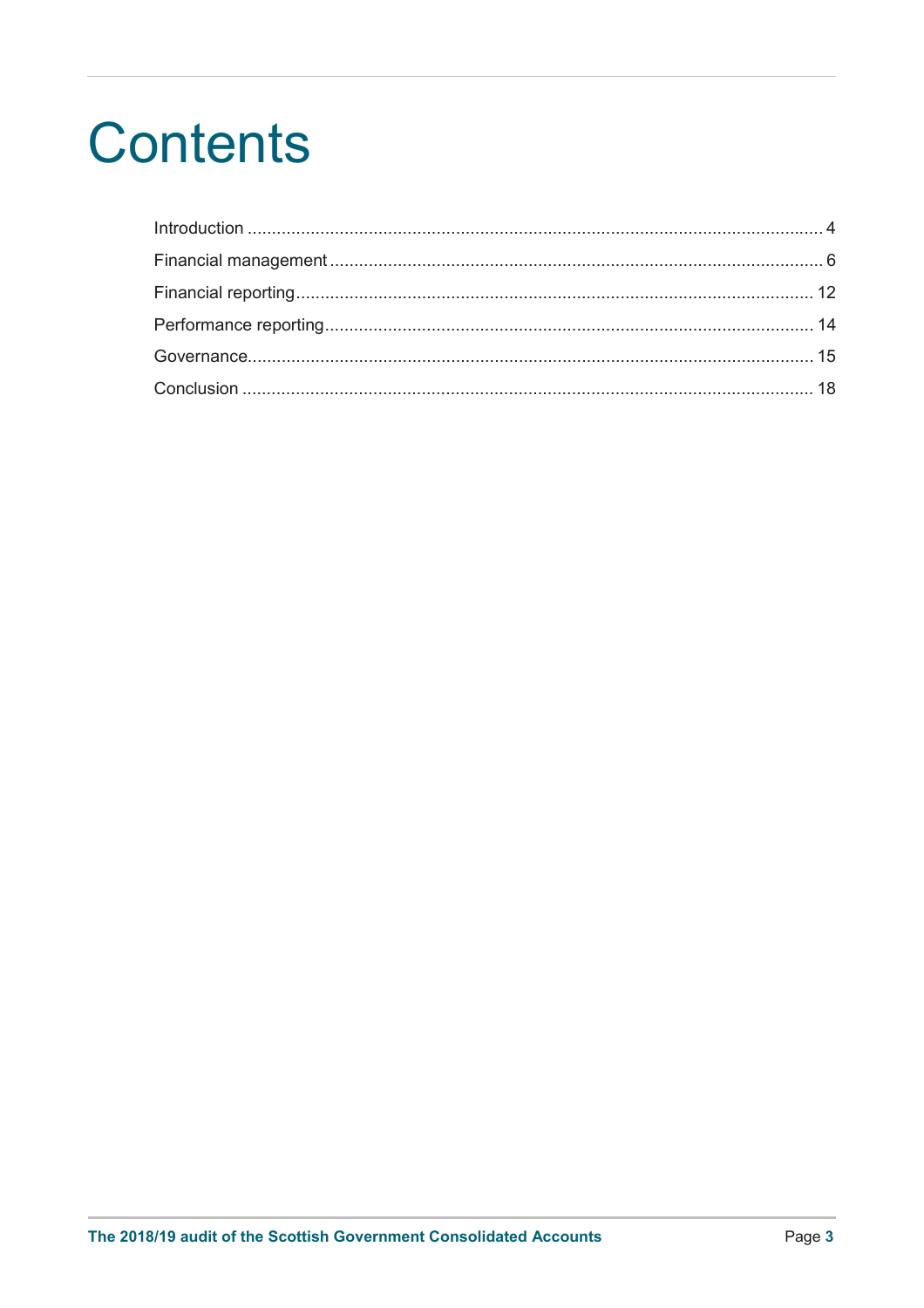#### **Introduction**

- **1.** The Consolidated Accounts are a key component of the Scottish Government's accountability to the Scottish Parliament and the public. The boundary for the Consolidated Accounts is determined by the Scottish Government and reflects the areas for which it has direct responsibility and accountability, including the core portfolios and supporting administration, the executive agencies and NHS bodies. It does not include bodies where the Scottish Government holds significant shareholdings such as Caledonian Maritime Assets Limited (CMAL), Scottish Futures Trust or Prestwick Airport. The Consolidated Accounts:
	- cover around 84 per cent of the spending approved by the Scottish Parliament
	- report the amounts the Scottish Government spent against each main budget heading, and the reasons for any significant differences
	- show the amounts distributed to other public bodies including local government
	- report the assets, liabilities and other financial commitments of the core Scottish Government, and bodies within the consolidated boundary, carried forward to future years
	- contain a performance report, in which the government gives a limited account of its performance during the year.
- **2.** The Scottish budget is now more complex and subject to greater uncertainty and volatility as a result of tax and borrowing powers arising from the Scotland Acts in 2012 and 2016. Comprehensive, transparent and timely reporting of the Scottish Government's budget and financial performance, and what it achieves, has never been more important. The ongoing uncertainty and significant risks emerging from EU withdrawal is providing unprecedented challenges for the Scottish Government's management of public finances. This comes at the same time as ongoing pressures in available public finances, the implementation of significant new powers for social security benefits and increasing public demands for improved public services.
- **3.** In December 2017, the Scottish Government published its draft 2018/19 Scottish Budget which set out its spending priorities and plans for the year. The Scottish Government's Consolidated Accounts for 2018/19 provides information on how this budget was managed and where money was spent.
- **4.** My independent audit opinion on the 2018/19 Consolidated Accounts is unqualified. This means I am content they show a true and fair view, following accounting standards, and that the income and expenditure for the year is lawful. My audit opinion is set out at pages 59 to 63 of the accounts.
- **5.** This report highlights key information in the Consolidated Accounts. It explains what they show about the Scottish Government's management of its budget. It also provides information on governance, financial and performance management and highlights significant audit findings where action is required by the Scottish Government.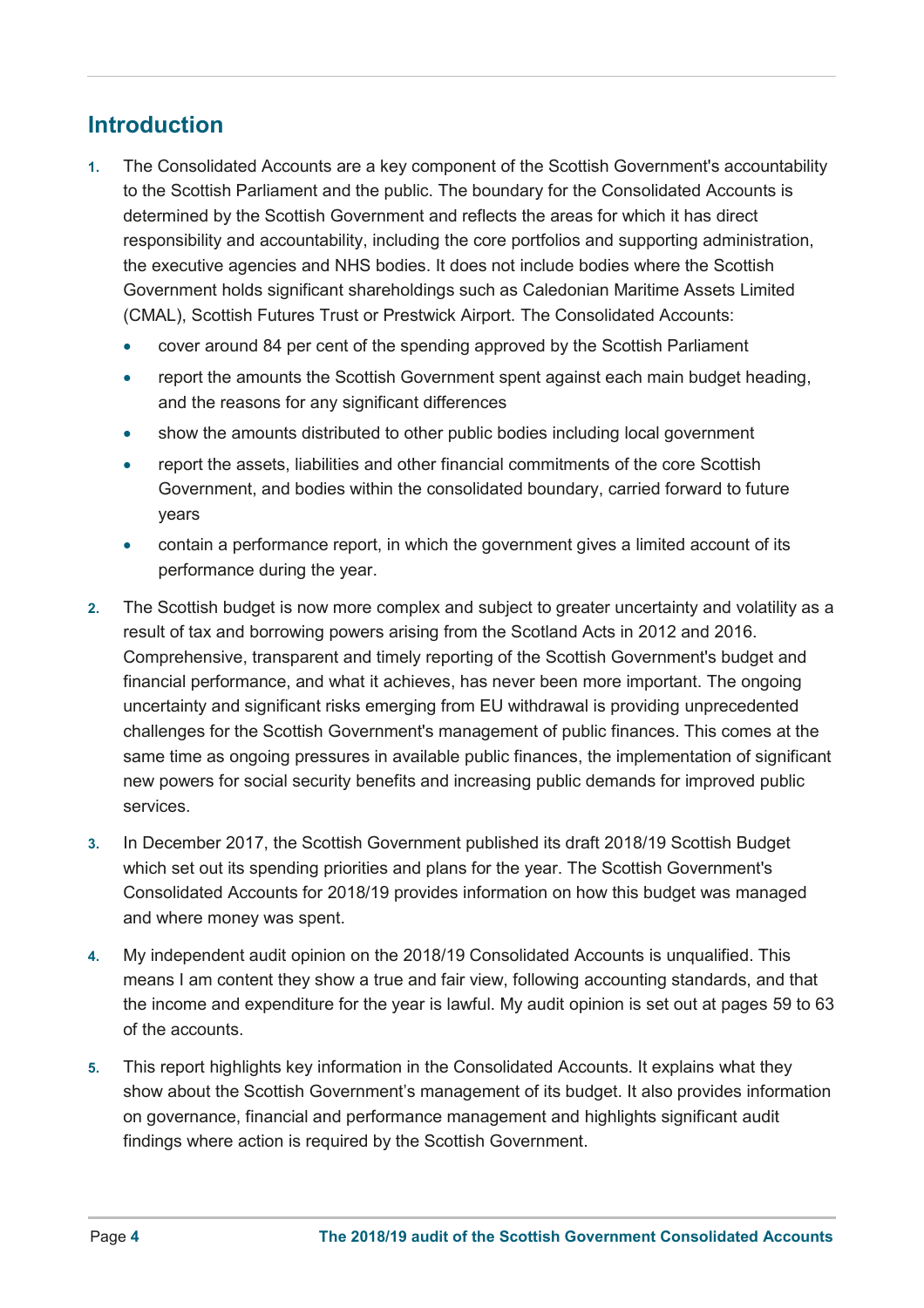**6.** I provide this report on the 2018/19 Consolidated Accounts to support the Scottish Parliament in its important scrutiny role of public finances in Scotland.

#### **Key messages**

- x **The Scottish Government's Consolidated Account for 2018/19 meets the requirements of the Government Financial Reporting Manual (FReM) and my opinion on them is unqualified. The accounts show that the total net expenditure during 2018/19 was £36,137 million, £778 million less than budget.**
- In recent years, the Scottish Government has taken a direct role in providing **financial support to private companies. In 2018/19, the Scottish Government provided a further loan of £30 million to Ferguson Marine Engineering Limited (FMEL) in addition to a loan of £15 million in 2017/18. The Scottish Government impaired the value of the loans to nil at the end of the financial year due to the challenging financial position of FMEL. The valuation of loans and guarantees to other private companies, such as Burntisland Fabrications Ltd and Prestwick Airport, also declined significantly during 2018/19. The Scottish Government has recently published guidance to support accountable officers but has not developed a clear framework to outline its overall approach to financial interventions in private companies.**
- x **The Scottish Government needs to improve the quality of financial reporting to better support Parliament. In May 2019, the Scottish Government published its second medium-term financial strategy, but it does not reflect all the basic components of a medium-term financial plan. It does not include indicative spending plans or priorities, or links to outcomes. There is no detail on how the Scottish Government would address a possible £1 billion shortfall due to forecast errors. In addition, the government has still not fulfilled its commitment to publish a consolidated account covering the whole devolved public sector in Scotland. This would fill an important gap and improve strategic public financial management, support Parliamentary scrutiny and enable better decision-making.**
- x **The Scottish Government made some improvements to its governance arrangements during 2018/19 including the appointment of new non-executive directors. They have also taken some initial steps to improve the effectiveness of their role in sponsoring public bodies. The government's Audit and Assurance Committee needs to provide greater scrutiny and challenge to support the advice and assurances given to the Permanent Secretary as the Principal Accountable Officer. This is particularly important given the scale of challenges facing the Scottish Government including the implementation of new powers, continued pressures on public finances and the uncertainty and risks associated with the UK's withdrawal from the European Union.**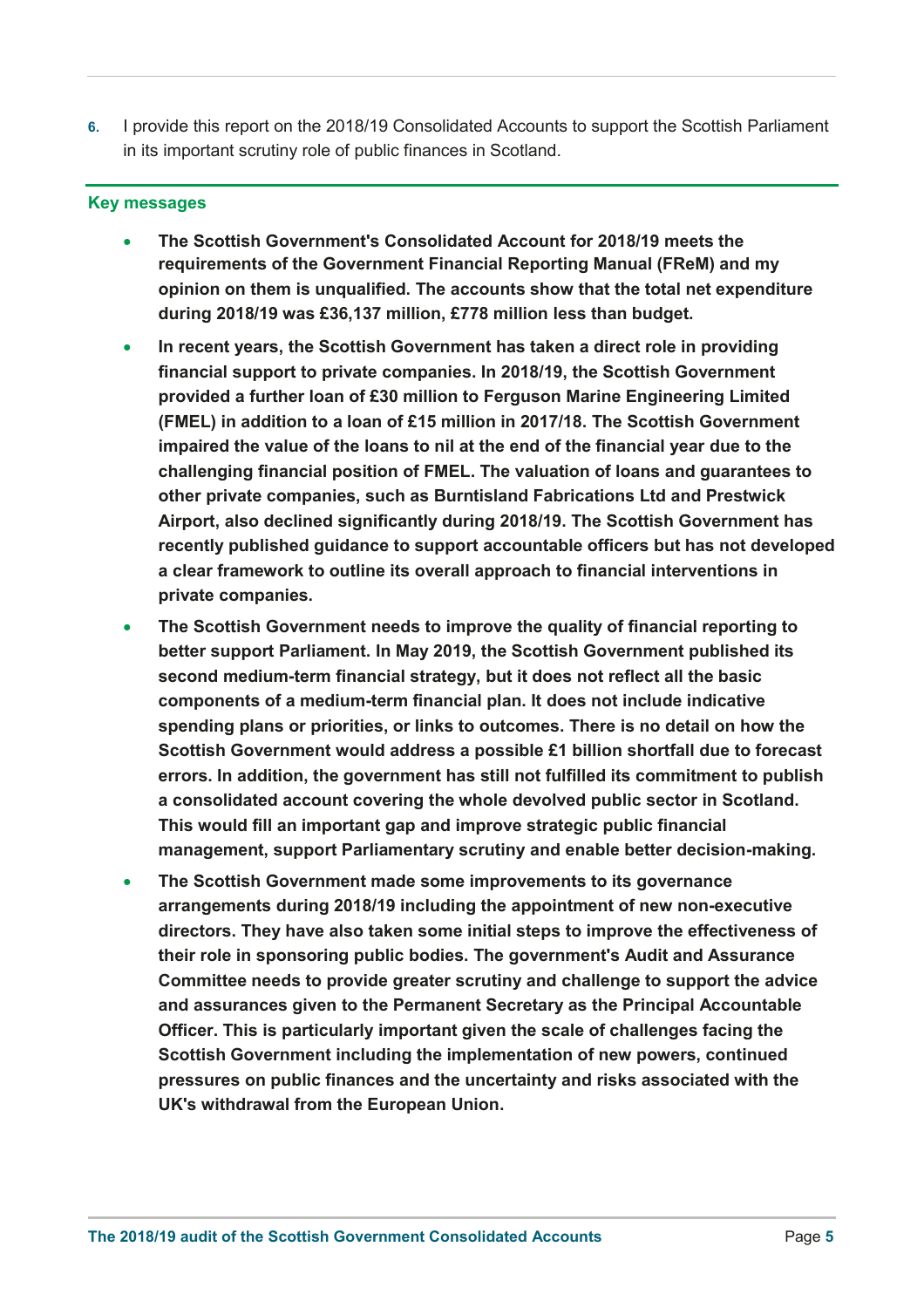#### **Financial management**

#### **Scottish budget performance 2018/19**

**7.** The Consolidated Accounts show that total net expenditure during 2018/19 was £36,137 million, £778 million less than budget (Exhibit 1). The resource budget was underspent by £508 million (1.4 per cent) against a budget of £35,109 million and capital by £270 million (15 per cent) against a budget of £1,806 million. Budget management during the year was effective in managing total spending within the limit set although the total underspend is significantly more than in 2017/18 (2017/18: £84 million).

#### **Exhibit 1**

#### **Total expenditure (resource and capital) against the Scottish Budget approved by the Scottish Parliament**

| <b>Portfolio</b>                                           | <b>Actual (£m)</b> | <b>Budget (£m)</b> | Over/(under)<br>spend (£m) |  |
|------------------------------------------------------------|--------------------|--------------------|----------------------------|--|
| Finance, Economy and Fair Work                             | 501                | 525                | (24)                       |  |
| Health and Sport                                           | 13,855             | 13,895             | (40)                       |  |
| <b>Education and Skills</b>                                | 4,174              | 4,471              | (297)                      |  |
| Justice                                                    | 2,622              | 2,638              | (16)                       |  |
| <b>Communities and Local Government</b>                    | 11,116             | 11,147             | (31)                       |  |
| Environment, Climate Change and<br><b>Land Reform</b>      | 392                | 452                | (60)                       |  |
| <b>Culture, Tourism and External Affairs</b>               | 286                | 297                | (11)                       |  |
| <b>Rural Economy</b>                                       | 220                | 135                | 85                         |  |
| Transport, Infrastructure and<br>Connectivity              | 2,370              | 2,736              | (366)                      |  |
| Social Security and Older People                           | 281                | 289                | (8)                        |  |
| Government Business and<br><b>Constitutional Relations</b> | 11                 | 11                 | $\overline{\phantom{a}}$   |  |
| Crown Office and Procurator Fiscal<br>Office               | 121                | 122                | (1)                        |  |
| Administration                                             | 188                | 197                | (9)                        |  |
| <b>Scottish Government consolidated</b><br>total           | 36,137             | 36,915             | (778)                      |  |

The Scottish Government consolidated total was £778 million under budget in 2018/19.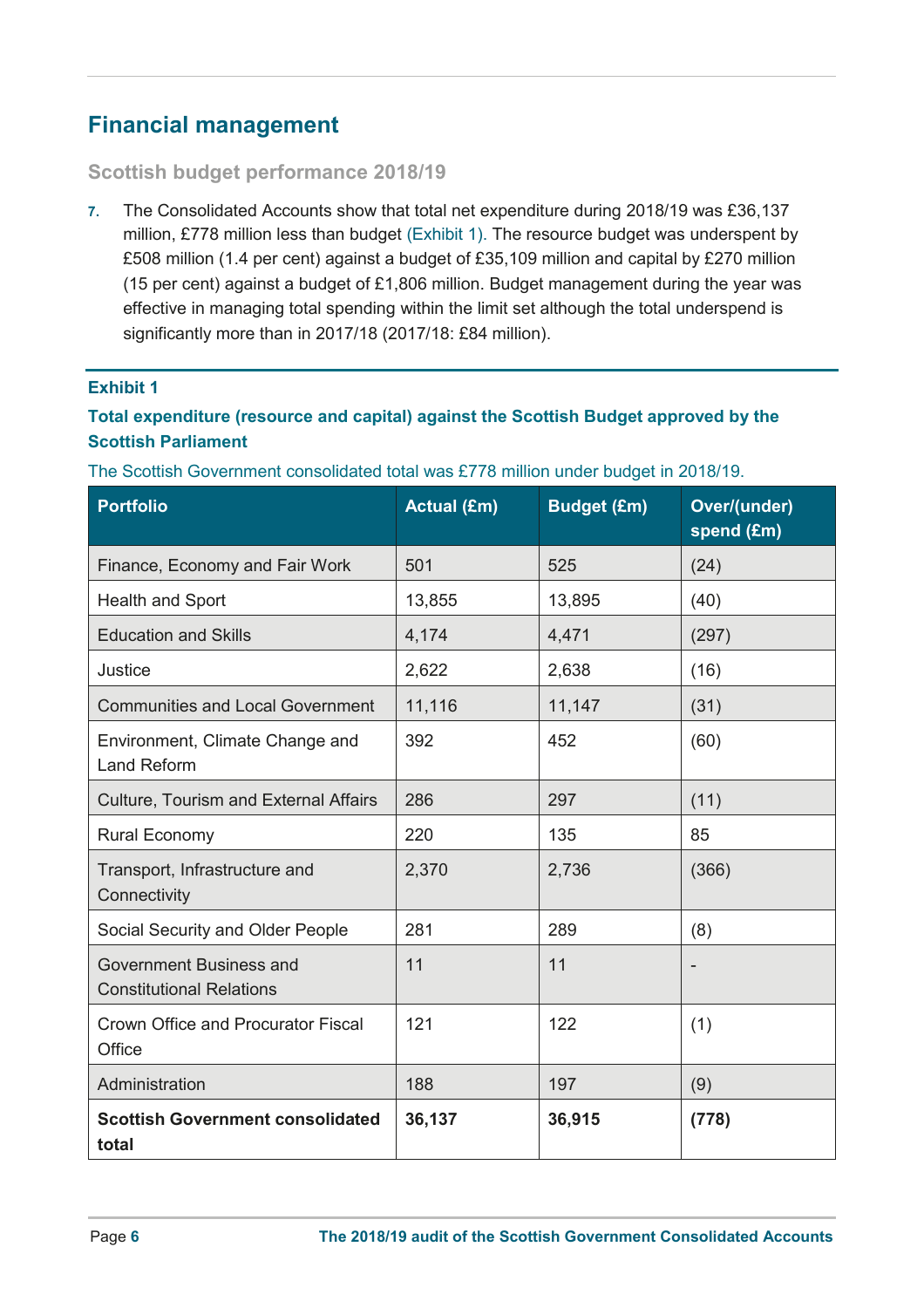Source: Scottish Government Consolidated Accounts 2018/19 (page 64). Further information of individual portfolio spending performance can be found in pages 65 to 77 in the Consolidated Accounts.

**8.**  spending remains within budget. Almost half of the underspend relates to the transport, infrastructure and connectivity portfolio, including spending on projects deferred to future years and lower than anticipated unitary payments for revenue-financed projects. High-level reasons for significant variances between actual and budgeted spend are included in the Consolidated Accounts (pages 65 to 77). Further information is given in the accounts of other bodies. Variations in each portfolio are managed by the Scottish Government to ensure overall

#### **Social Security and Older People portfolio**

- **9.** The 2018/19 financial year is the first year that Social Security Scotland, an executive agency, is consolidated into the Scottish Government's accounts as a separate component audited body. The relevant expenditure is disclosed within the new Social Security and Older People portfolio outturn statement (page 74). This shows £191 million expenditure relating to Social Security Assistance. This covers demand-led benefits expenditure for Carer's Allowance, Carer's Allowance Supplement and Best Start Grant.
- **10.** The 2018/19 Social Security Scotland accounts were qualified by the auditor. The qualification relates specifically to Carer's Allowance expenditure. The auditor confirmed in his independent auditor's report that the other transactions in the accounts, including Carers Allowance Supplement, Best Start Grant and administration expenditure comply with all relevant legislation, regulations and guidance.
- **11.** The 2018/19 accounts include Carer's Allowance expenditure of £152 million. The auditor qualified his regularity opinion in relation to this because available estimates of error and fraud levels from DWP do not provide enough evidence to determine whether this spending was in line with the relevant legislation. Carer's Allowance is being delivered by the Department for Work and Pensions on behalf of the Scottish Government through an agency agreement, meaning there is operational reliance on the DWP. Further details can be found in my separate report on the 2018/19 audit of Social Security Scotland.
- **12.** As a component audit, the qualified audit opinion on the Social Security Scotland accounts requires me to assess the potential impact of its inclusion within the Scottish Government's Consolidated Accounts. This includes consideration of the qualitative and quantitative impact of the auditor's opinion on Carer's Allowance expenditure as it applies to the Consolidated Accounts. I concluded that, for 2018/19, the likely amount of maximum error incurred in Carer's Allowance is unlikely to be significant enough to influence the economic decisions of the users of the accounts. Looking ahead, as the level of benefits expenditure is expected to increase significantly in the next few years, the consolidation of Social Security Scotland's accounts will have a considerable and increasing influence on the Consolidated Accounts and on my successor's audit opinion.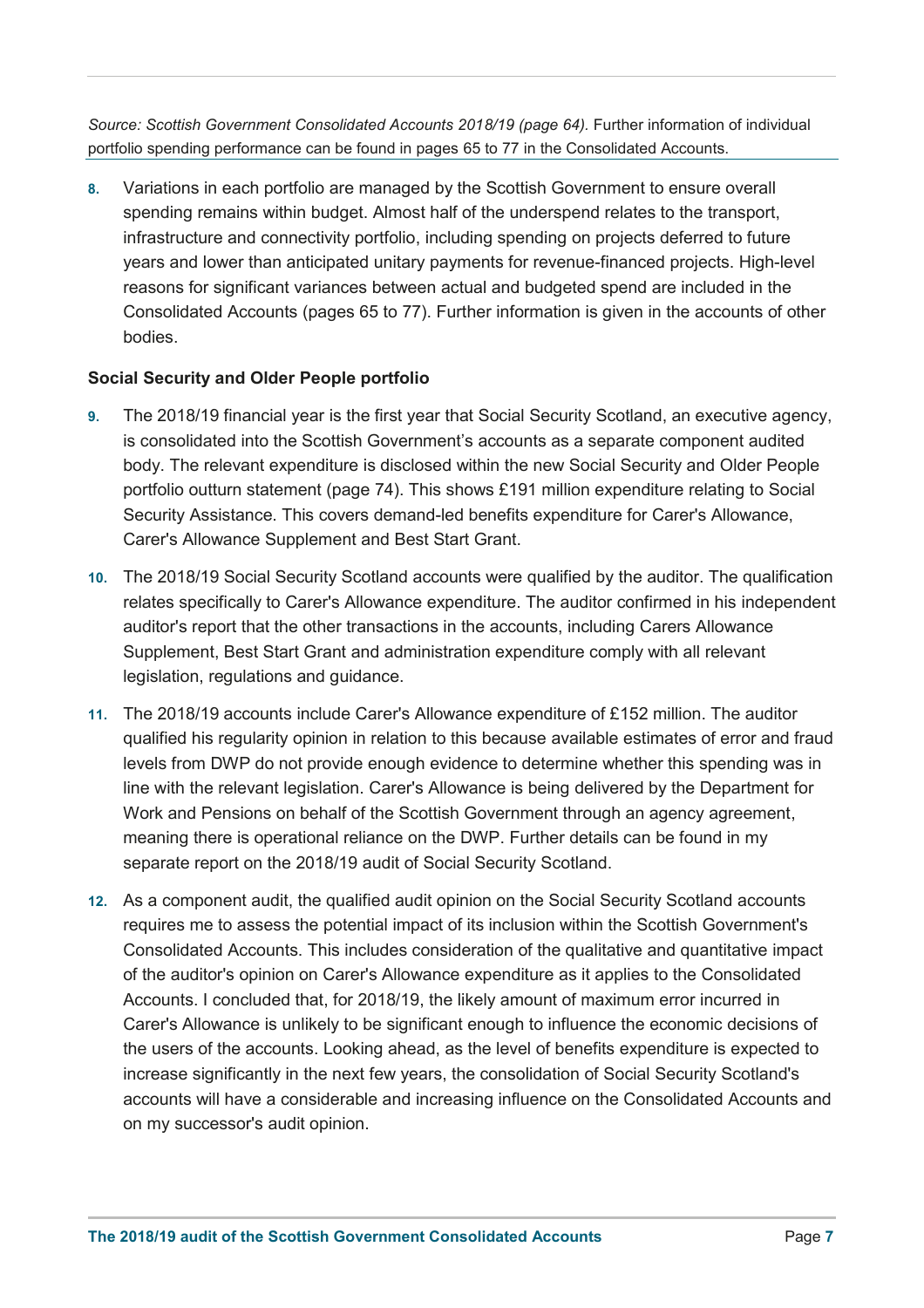#### **Capital borrowing**

- **13.** Under the terms of the Scotland Act 2016, Scottish ministers' can borrow up to £3 billion for capital purposes, with an annual borrowing limit of 15 per cent (£450 million) of the overall borrowing cap. In 2018/19, the Scottish Government borrowed £250 million. This was less than the £450 million outlined by Scottish ministers as part of the 2018/19 Scottish budget. Repayments of the loan, from the National Loans Fund, are to be made over the next ten years in line with timescales outlined in the Fiscal Framework.
- **14.** The Scottish Government reported that 2018/19 borrowing was used to support its overall capital programme including major projects such as the completion of the Forth Replacement Crossing, trunk road programmes, NHS hospital building programmes and Forth Valley College. This is the fourth year that the Scottish Government has used its capital borrowing powers and, as at 31 March 2019, the total principal level of capital borrowing outstanding was £692.9 million, with interest of £126.7 million applying over its remaining life.
- **15.** Details of the overall loan, repayments and interest payments are outlined on page 25 of the Consolidated Accounts. The Scottish Government's borrowing and associated repayments are made via the Scottish Consolidated Fund (SCF). Borrowed amounts and repayments are made between the SCF and HM Treasury with the corresponding adjustments made to funding received by the Scottish Government from the SCF. This means there is no associated liability disclosed in the Statement of Financial Position within the Scottish Government's Consolidated Accounts. Details of the amount of capital borrowing and the associated liability are set out within a separate account prepared for the SCF.

#### **Overall financial position**

- **16.** The Consolidated Statement of Financial Position (page 78) is one of the primary financial statements in the Consolidated Accounts. It summarises what is owned and owed by the core Scottish Government and those public bodies within the consolidated boundary. This shows taxpayers' equity – an accounting measurement of the amount of taxpayers' money applied that has continuing public benefit. It shows how much of this has arisen from the application of parliamentary funding (arising from the Scottish Block Grant, capital borrowing and devolved taxes) and how much resulted from changes in the value of physical assets over time.
- **17.** The key items in the Statement of Financial Position over the last five financial years are summarised in Exhibit 2. Taxpayers' equity has increased in each of the last five years, largely due to an increase in physical assets (such as property and roads) and financial assets (such as loans and investments). Total liabilities (such as payments for private-financed projects) have also increased from £5.9 billion to £8.8 billion. It is important to note that the position does not reflect all the assets and liabilities of the Scottish public sector. Key liabilities are excluded such as capital borrowing, local government borrowing, and all public sector pension liabilities funded from the Scottish budget.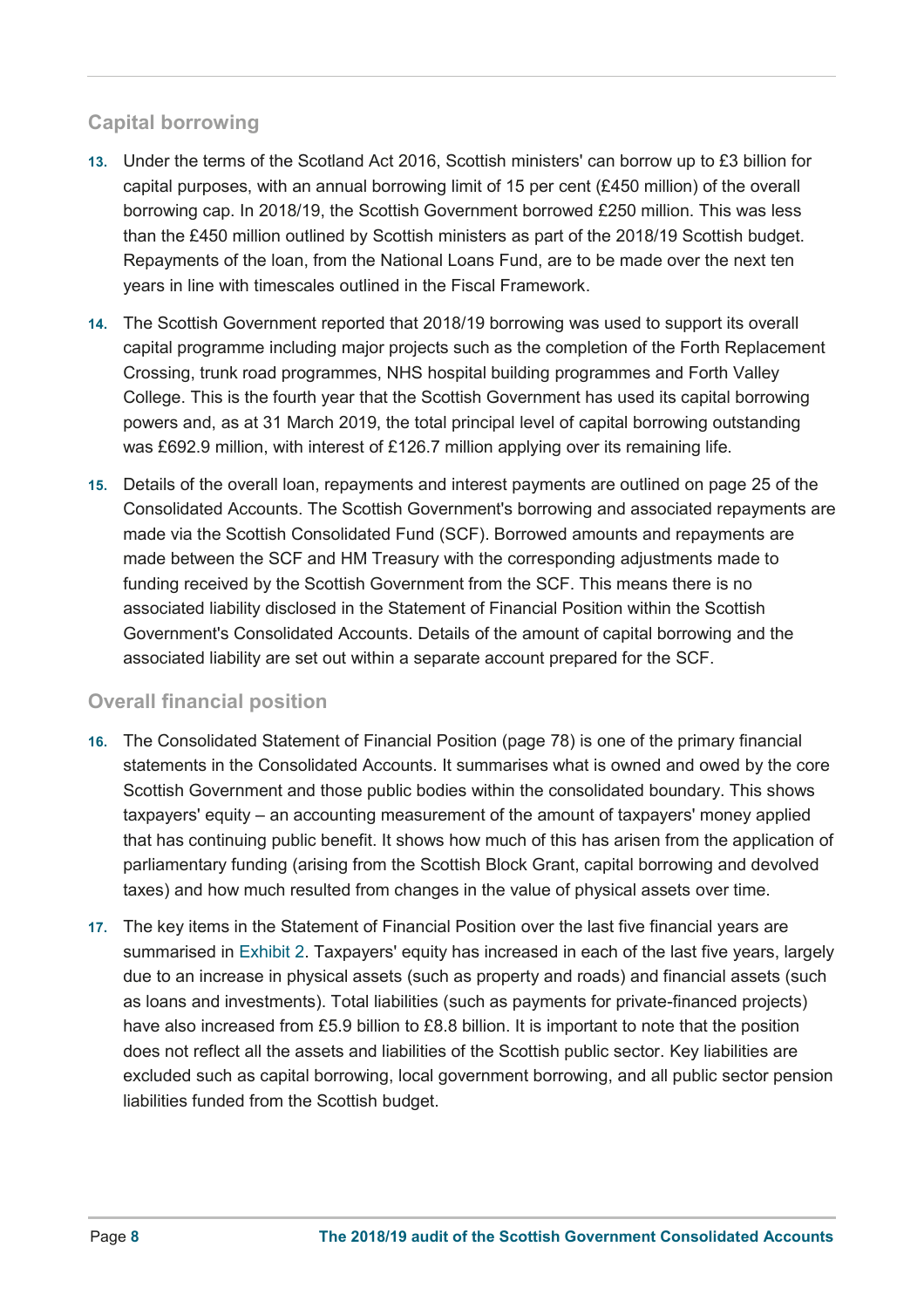

#### *Source: Consolidated Accounts 2014/15 to 2018/19.*

#### **Financial support to private companies**

- **18.** In recent years, the Scottish Government has taken a direct role in providing financial support to private companies in addition to support provided through its enterprise agencies; Scottish Enterprise and Highlands and Islands Enterprise. This includes:
	- the purchase of Prestwick Airport together with loans of £39.9 million
	- Ioan facilities of £45 million to Ferguson Marine Engineering Limited (FMEL)
	- Ioan facilities of £51 million to Burntisland Fabrications Limited (BiFab) including a conversion to equity stake.
	- a financial guarantee for power purchase obligations at the hydro plant and aluminium smelter at Lochaber with a value of £21.4 million at the time of agreement.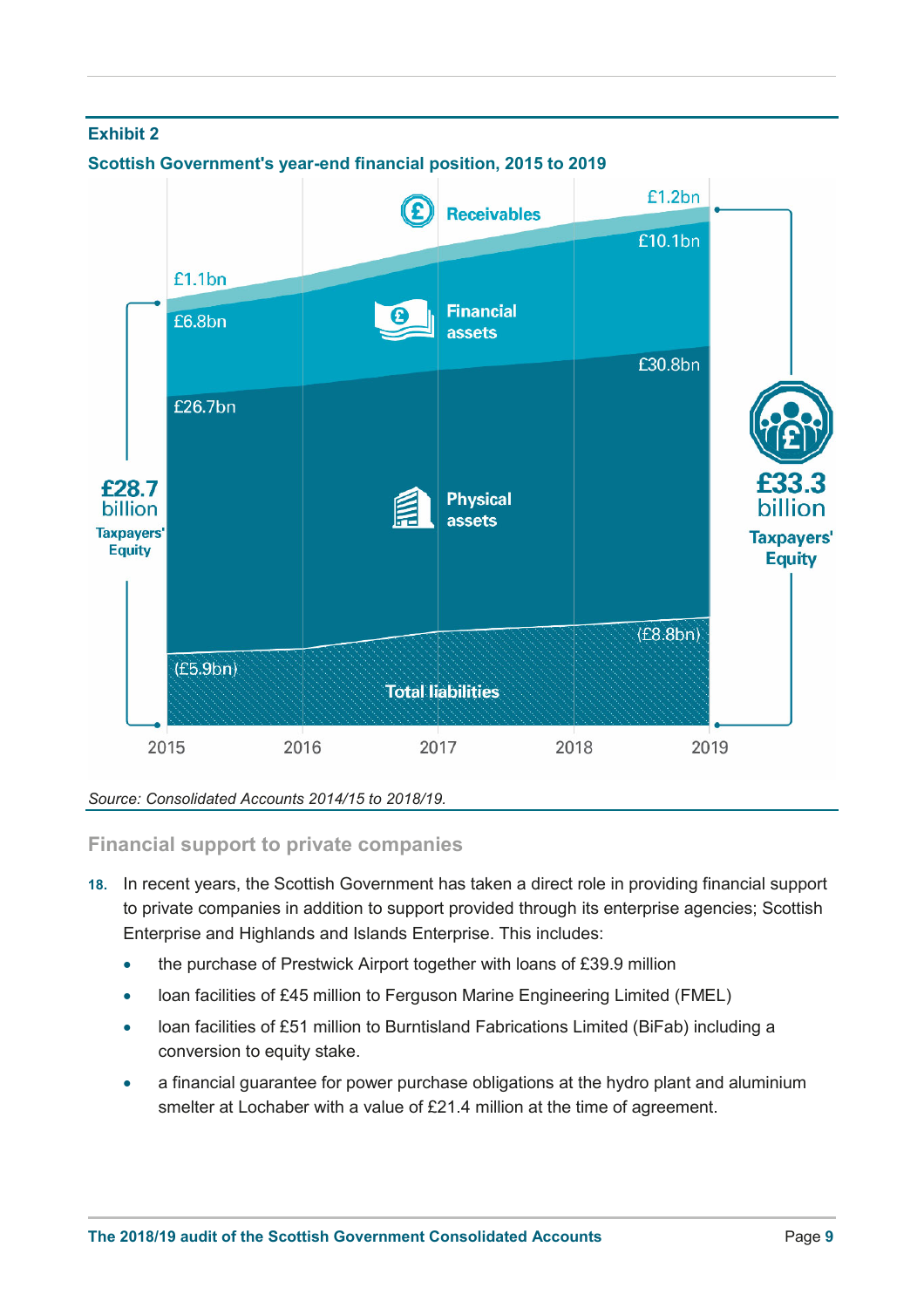#### **Prestwick Airport**

**19.** In November 2013, the Scottish Government purchased Prestwick Airport for a nominal price of £1 with the stated aim of protecting jobs and safeguarding what it considered to be a strategic infrastructure asset. As at 31 March 2019, the Scottish Government's level of loan support to the Airport totalled £39.9 million. In its 2018/19 annual accounts, Transport Scotland impaired the value of this loan by £33 million to reflect expected losses in line with new accounting requirements. In June 2019, the Scottish Government announced that the sale of Prestwick Airport was being progressed, in keeping with its long-term objective that the airport should be returned to the private sector. Prestwick Airport is currently assessing expressions of interest in purchasing the airport. No date has been set to complete the sale, but Transport Scotland anticipates that a sale may be achievable by the end of 2019/20.

#### **Ferguson Marine Engineering Limited**

- **20.** In September 2017, the Scottish Government provided a commercial loan facility of £15 million to FMEL, a ship-building and engineering company based in Port Glasgow. The purpose of the loan was to support FMEL's completion of a contract to build two 'dual-fuel' ferry vessels for Caledonian Maritime Assets Limited (CMAL) valued at around £97 million. In June 2018, the Scottish Government provided FMEL with an additional £30 million loan to improve their cash flow position to help support the delivery of the CMAL vessels and improve the prospects of the company and shipbuilding on the Clyde. CMAL is a company wholly owned by the Scottish Government in which Scottish ministers are the sole shareholders. It does not fall within the consolidated boundary of the Scottish Government Consolidated Accounts and appoints its own external auditors.
- **21.** By April 2019, FMEL had drawn down the full loan facility of £45 million and no extended facilities were provided. The Scottish Government impaired the value of its loans to zero in the Consolidated Accounts reflecting its view that the loans were unlikely to be repaid given FMEL's challenging financial position.
- **22.** In August 2019, FMEL entered administration which led to the Scottish Government outlining plans to bring the company into public ownership if a private sale is not achieved. The Scottish Government reported that completing the two ferry vessels and securing jobs and the longterm future of the yard was their main priority in acquiring the company. An arrangement was reached with the Administrator to allow the Scottish Government to oversee operations while the sale process for the business takes place. The Scottish Government appointed a turnaround director to manage the company and both the government and Scottish Enterprise will be represented on a new oversight Board. The board is expected to produce an operational plan including timescales and estimated costs of completing the ferries by the end of October 2019. I have asked the auditors of the Scottish Government and Transport Scotland to monitor developments at FMEL and I will report to Parliament during 2020 on the value for money.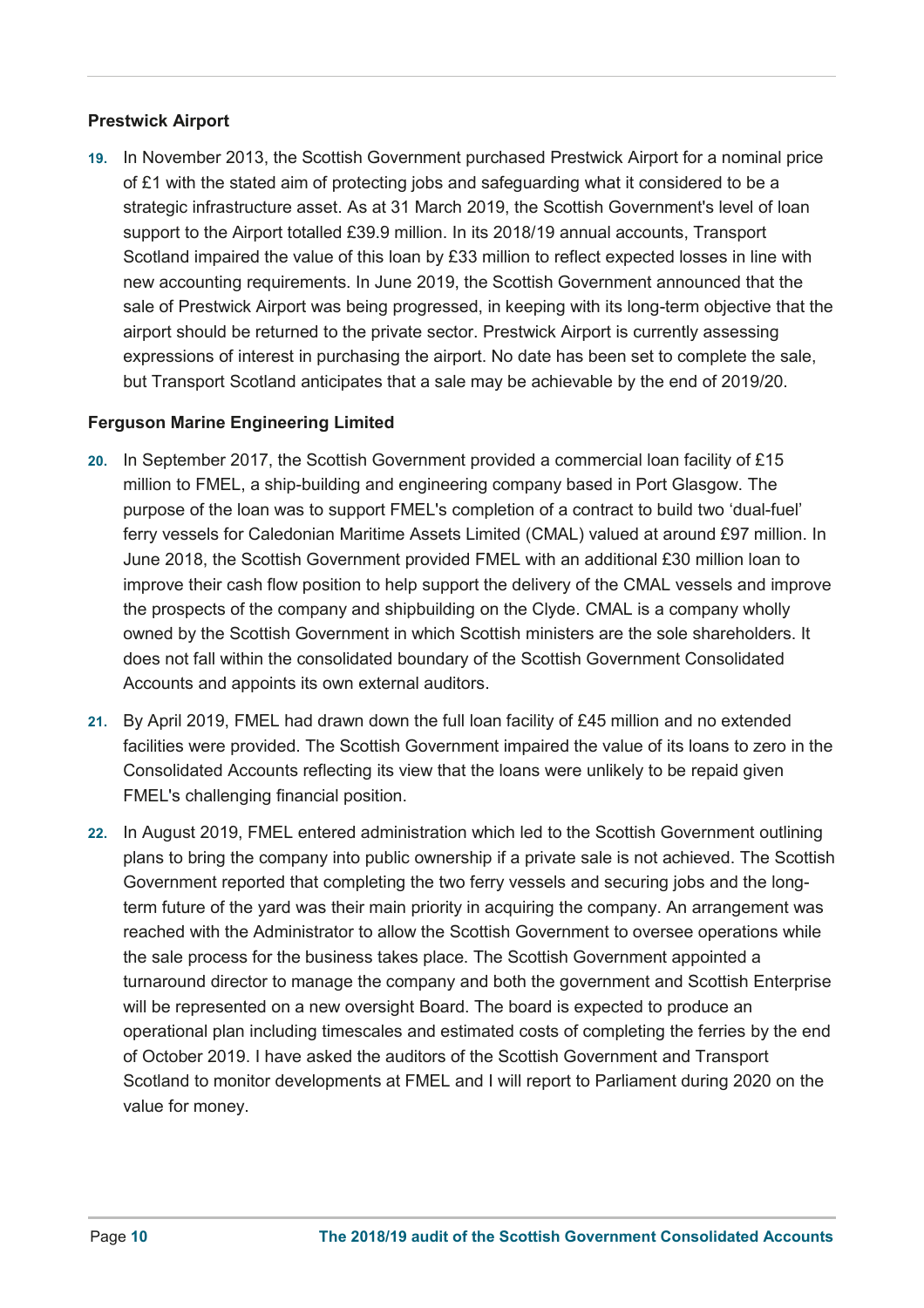#### **Burntisland Fabrications Limited**

- **23.** In November 2017, the Scottish Government entered into an agreement to offer a commercial loan facility of £15 million to Burntisland Fabrications Limited (BiFab), a fabricator of oil, gas and offshore wind structures, to support the completion of two key contracts. Between January and April 2018, the Scottish Government extended the loan facility up to £41 million as a result of increasing costs associated with the completion of contracts for the Beatrice Offshore Wind Farm. Included in the agreement with BiFab is a provision for the loan to be converted to an equity stake, not exceeding a 38 per cent shareholding in BiFab. A further £10 million loan was made available to BiFab in April 2018 to support business restructuring following the completion of the contracts, taking the total loan support available to BiFab up to £51 million.
- **24.** At the end of March 2019, BiFab had drawn down £37.4 million of the £41 million loan facility. This was subsequently converted to equity by the Scottish Government representing a total equity stake of 32 per cent. In the 2018/19 Consolidated Accounts, the Scottish Government impaired the value of its equity stake from £37.4 million to £2 million to reflect expected losses in line with new accounting requirements. This followed an assessment of the valuation of the Scottish Government's equity stake by external professional advisors. The Scottish Government plans to monitor options for when it will sell its shareholding, but no decision has yet been made.

#### **Lochaber Aluminium Smelter - Liberty Group**

- **25.** In December 2016, the Scottish Government entered into a 25-year financial guarantee relating to the hydro plant and aluminium smelter at Lochaber. This involved the government guaranteeing the power purchase obligations of the smelter if the business does not fulfil its obligations to pay for contracted power. The guaranteed annual amounts vary between £14 million and £32 million over the lifetime of the contract. The Scottish Government receives an annual fee in return for the guarantee which was classed as a financial asset in the Consolidated Accounts. The asset was valued at £21.4 million at the time of agreement in 2016/17. In 2018/19, the value of asset was impaired to nil as a result of a review of expected credit losses in line with new accounting standards. Similarly, the calculation of the government's potential exposure to default payments was also updated, resulting in the creation of a new provision of £33 million.
- **26.** In August 2019, the Scottish Government published guidance to support accountable officers on the steps to consider when investing in private companies. However, the Scottish Government has not yet developed a clear framework to outline its approach to financial interventions in private companies. Last year, I highlighted the need for the Scottish Government to be more transparent about its overall approach in providing significant public funds to support private companies. This included a recommendation that the Scottish Government should develop a framework that clearly outlines its role in financial interventions in private companies to support decision making over where, when and at what level to invest. Such a framework should provide clear information on financial capacity, risk tolerance and expected outcomes. In doing so, the Scottish Government will provide the Parliament with greater assurance and better information over its strategic objectives in entering these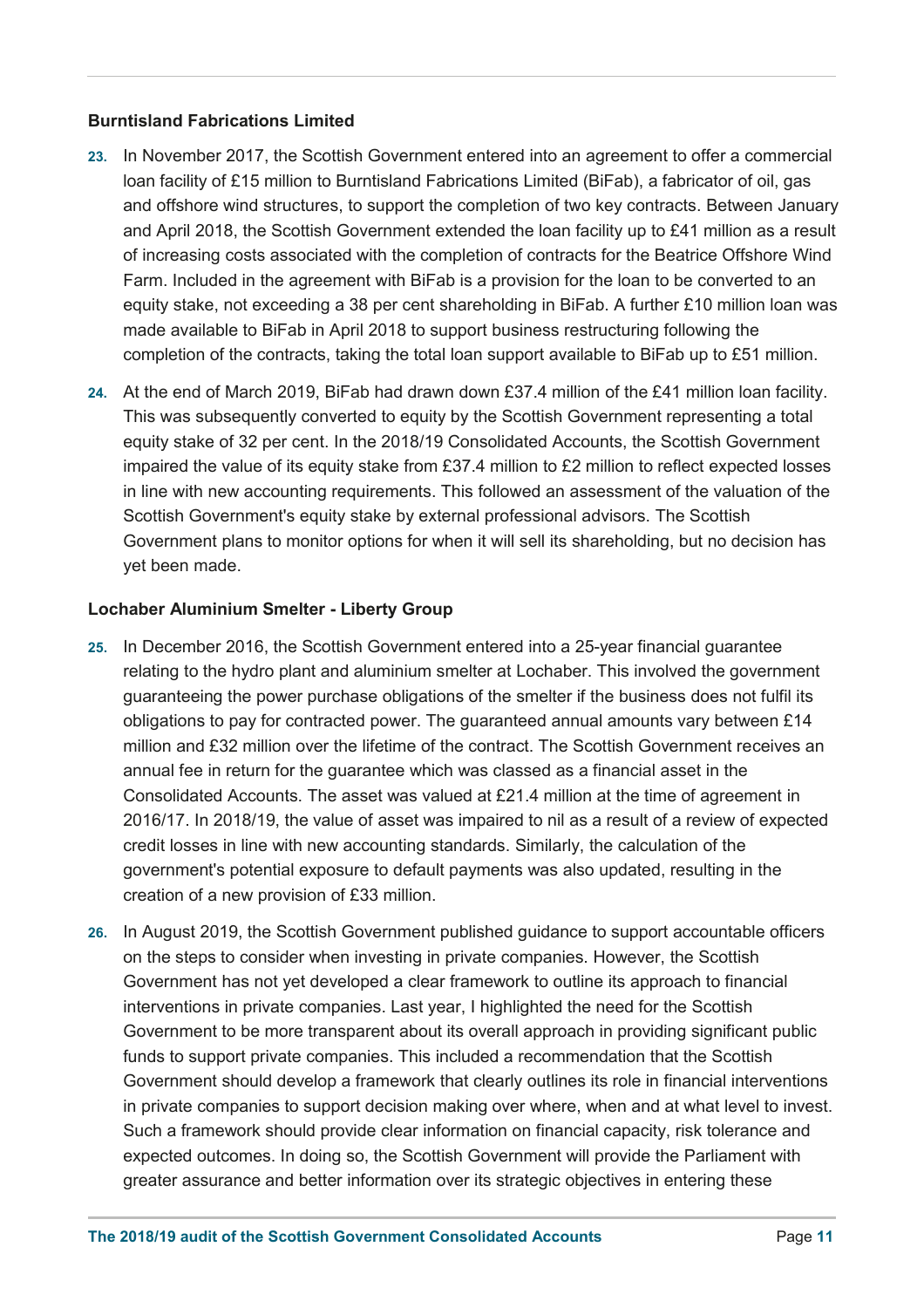agreements and allow for greater scrutiny of the risks and opportunities that exist, including the opportunity costs involved.

#### **European Social Fund**

- **27.** The Scottish Government is responsible for managing two European Structural and Investment Funds for the period 2014 to 2020. One of the programmes, the European Social Fund, aims to help people improve their lives by learning new skills and finding better jobs. In February 2019, the European Commission (EC) notified the Scottish Government that the ESF had been placed in 'pre-suspension' as a result of serious deficiencies in the management and control system following issues identified by their auditors. The issues mirror similar difficulties with the 2007-13 ESF programme.
- **28.** The EC aims to avoid making payments where there is a risk that the Scottish Government and lead partners (32 councils and other public bodies) have not followed the rules on how funds are spent. EC payments are stopped until it considers such risks have been removed. Pre-suspension means that the EC stop making payments, and the Scottish Government cannot make claims, until the issues identified are resolved.
- **29.** The Scottish Government has until November 2019 to resolve the issues to enable the presuspension to be lifted and payments made. Lead partners are continuing to make payments to beneficiaries from their own budgets during this time. The Scottish Government will not reimburse lead partners on related issues until they have confirmation that the pre-suspension will be lifted. The Scottish Government is currently working with lead partners to resolve the issues that led to pre-suspension. The Scottish Government would face a financial penalty if the EC place the programme in full suspension. The EC can impose a maximum penalty of up to 25 per cent of the whole programme, which would be in the region of £190 million although the possibility of such a significant amount is remote. Any penalty would be subject to negotiation between the Scottish Government and the Commission.
- **30.** A contingent liability of £10.4 million is included in the Consolidated Accounts to reflect the amounts paid by the Scottish Government to lead partners but subsequently withdrawn from declarations to the EC as a result of the pre-suspension.

#### **Financial reporting**

- **31.** In May 2019, the Scottish Government published its second medium-term financial strategy, Scotland's Fiscal Outlook. The strategy, to be updated annually, aims to provide an assessment of the medium-term outlook for Scotland's public finances as the new financial powers from the Scotland Acts 2012 and 2016 come into effect. The production of a financial strategy followed a recommendation from the Parliament's Budget Process Review Group (BPRG) in 2017. The BPRG said that such a strategy should set out expectations and broad financial plans for at least five years ahead, including clear policies and principles for using, managing and controlling the new financial powers.
- **32.** The strategy provides an explanation of the fiscal framework and outlines potential funding scenarios for the Scottish budget over the next five financial years to 2023/24 based on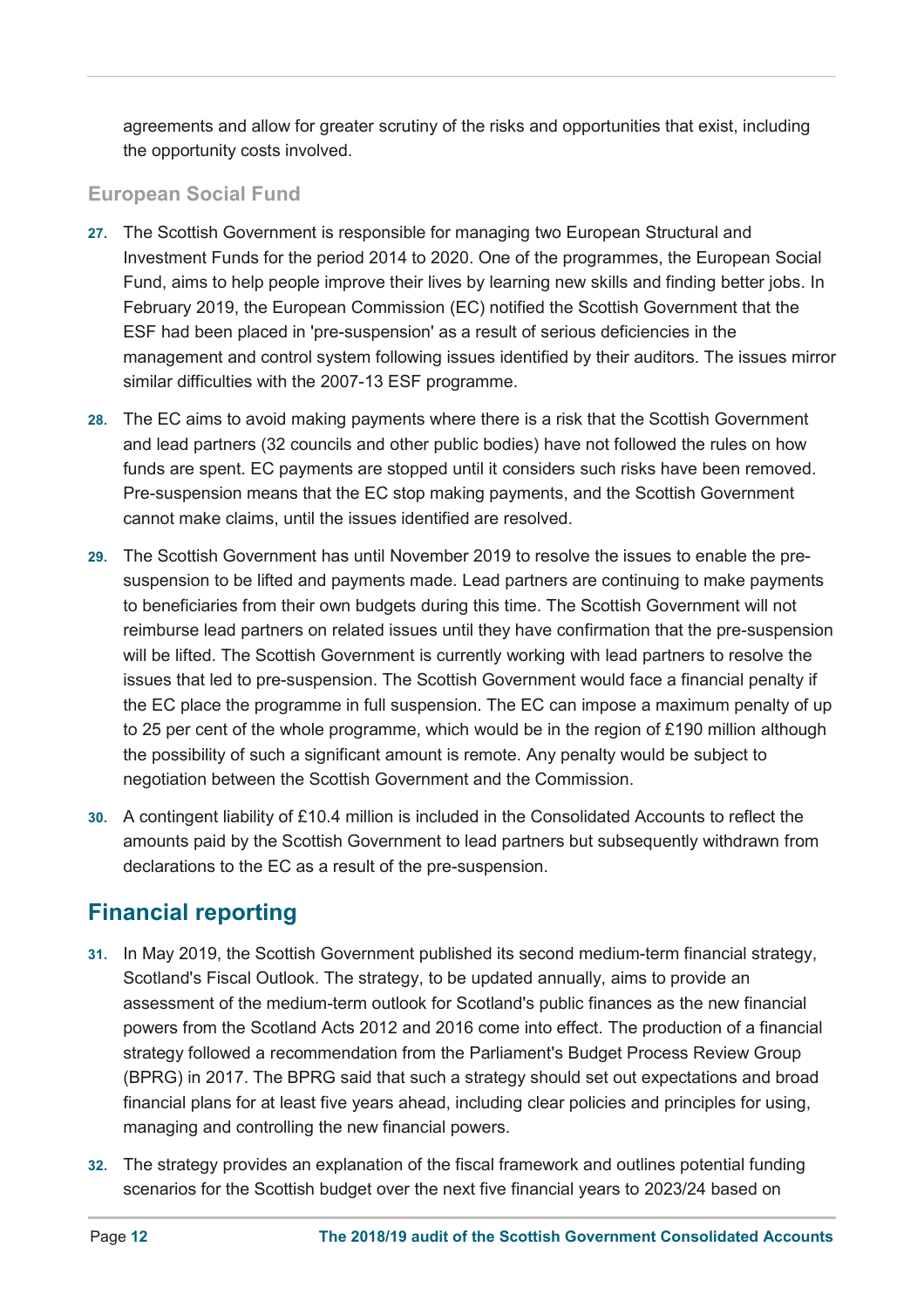independent forecasts carried out by the Scottish Fiscal Commission. The strategy includes the Scottish Fiscal Commission's income forecasts, which show a potential £1 billion cumulative reduction to the Scottish budget over the next three years. The Scottish Government project that available funding for resource spending will grow annually by 1.1 per cent in real terms over the next five years.

- **33.** The 2019 strategy now includes principles and policies on reserves and borrowing powers. This is a positive step and will help to improve the transparency of decision-making on the capital programme such as the level, type and timing of borrowing, and will support a more transparent approach in managing the Scotland Reserve.
- **34.** The strategy does not reflect some basic components of a medium-term financial plan. It does not include indicative spending plans or priorities, or links to outcomes and there is no detail on how the Scottish Government would address the possible £1 billion shortfall if this materialises. There is also little evidence to demonstrate that the strategy is a key component of the government's financial decision-making. The 2018 strategy included spending scenarios for the Scottish Government's priority areas. The 2019 strategy does not include such scenarios, instead focusing on the key financial challenges and opportunities and setting out a framework for a future Spending Review.
- **35.** Overall, the 2019 strategy represents a missed opportunity and a step backwards for the Scottish Government's financial reporting. The absence of high-level financial plans, priorities and scenarios will make the Parliament's scrutiny of the forthcoming 2020/21 budget more difficult. This is particularly challenging when considering the impact of changes in spending patterns on outcomes set out in the National Performance Framework.
- **36.** In 2016, the Scottish Government committed to producing a consolidated account to cover the devolved public sector in Scotland including total assets, investments and liabilities such as local government borrowing and public sector pension liabilities. The Scottish Government had designated 2016/17 as a 'shadow year' with a view to producing the account for audit during 2018 but this did not happen, and progress slowed. In November 2018, the Scottish Government confirmed to the Public Audit and Post-Legislative Scrutiny Committee that an account would be published using 2017/18 data by the end of March 2019. Although work was undertaken to develop the new account, the planned publication did not happen. In July 2019, the Scottish Government issued a draft account to its Audit and Assurance Committee for consultation. Audit Scotland will contribute to that process.
- **37.** The use of the new borrowing powers increases the need for a public consolidated account to provide a comprehensive and transparent assessment of the state of Scotland's public finances. This is important for decision making over the longer term as it will provide important information about the impact of past decisions on future budgets, the scale of liabilities, and potential risks to financial sustainability. The Scottish Government needs to quicken the pace of its development and should aim to finalise the account for audit by the end of the 2019/20 financial year.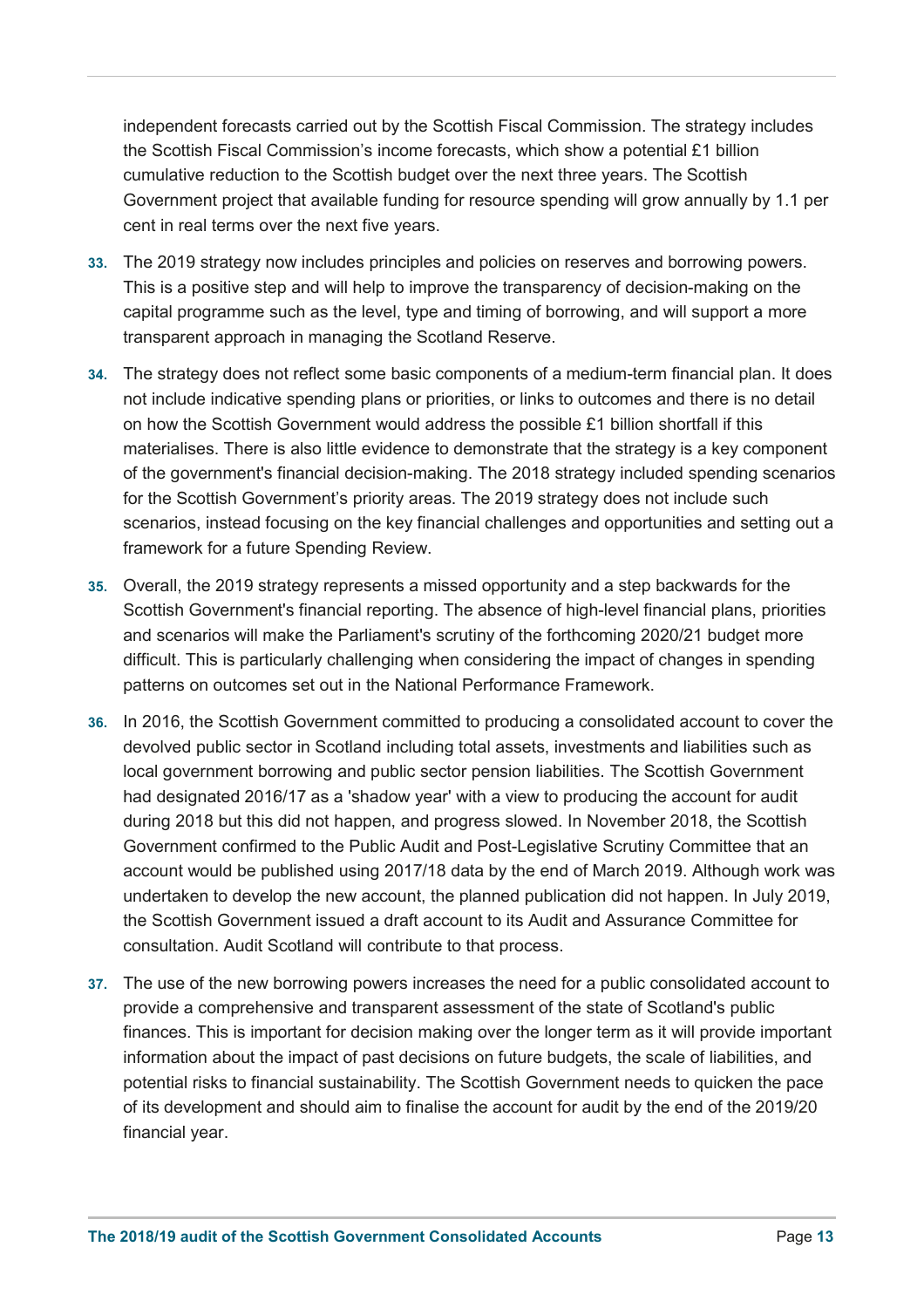#### **Non-Domestic Rates 2018/19**

- **38.** Non-domestic rates form a key part of the Scottish budget and are a significant source of funding for local government. The Non-Domestic Rating (NDR) account prepared annually by the Scottish Government shows the amount of non-domestic rates collected by councils and redistributed back to them by the Scottish Government during the year. Due to forecasting and timing differences between collection and distribution, the balance on the Non-Domestic Rating account shows either a surplus or deficit balance.
- **39.** The 2018/19 account shows Scottish ministers received £2,898 million of non-domestic rates in the year and paid £2,733 million back to local authorities. This means the overall deficit on the account decreased by £165 million, from £141 million in 2017/18 to a surplus of £24 million in 2018/19. This is in line with plans outlined in the 2018/19 draft Scottish budget. Looking ahead, the Scottish Government plans to allocate £100 million more than forecast NDR receipts in 2019/20 to support local government funding, which will return the NDR pool to a deficit position (Exhibit 3).

#### **Exhibit 3**

#### **Non-domestic rates contributions and distributions, 2012/13 to 2018/19**

|                                                                       | 2012/13 | 2013/14 | 2014/15 | 2015/16 | 2016/17 | 2017/18 | 2018/19 |
|-----------------------------------------------------------------------|---------|---------|---------|---------|---------|---------|---------|
| Contributions<br>(from councils to<br>Scottish<br>Government)         | 2,442   | 2,501   | 2,554   | 2,628   | 2,799   | 2,869   | 2,898   |
| <b>Distributions</b><br>(from Scottish)<br>Government to<br>councils) | 2,311   | 2,513   | 2,781   | 2,843   | 2,807   | 2,713   | 2,733   |
| Surplus/(deficit)                                                     | 131     | (12)    | (227)   | (215)   | (8)     | 156     | 165     |
| <b>Cumulative</b><br>surplus/(deficit)                                | 165     | 153     | (74)    | (289)   | (297)   | (141)   | 24      |

Any surplus or deficit on the NDR account is carried forward to the following financial year.

*Source: Scottish Government* 

#### **Performance reporting**

**40.** The 2018/19 Consolidated Accounts include a performance report and an accountability report in line with the requirements of the Government Financial Reporting Manual (FReM). The performance report (pages 5 to 27) summarises financial performance for the year, with emphasis on performance against budget. It also contains some specific performance information which is required by current guidance on supplier payment performance, and signposts where more information is available on sustainability and environmental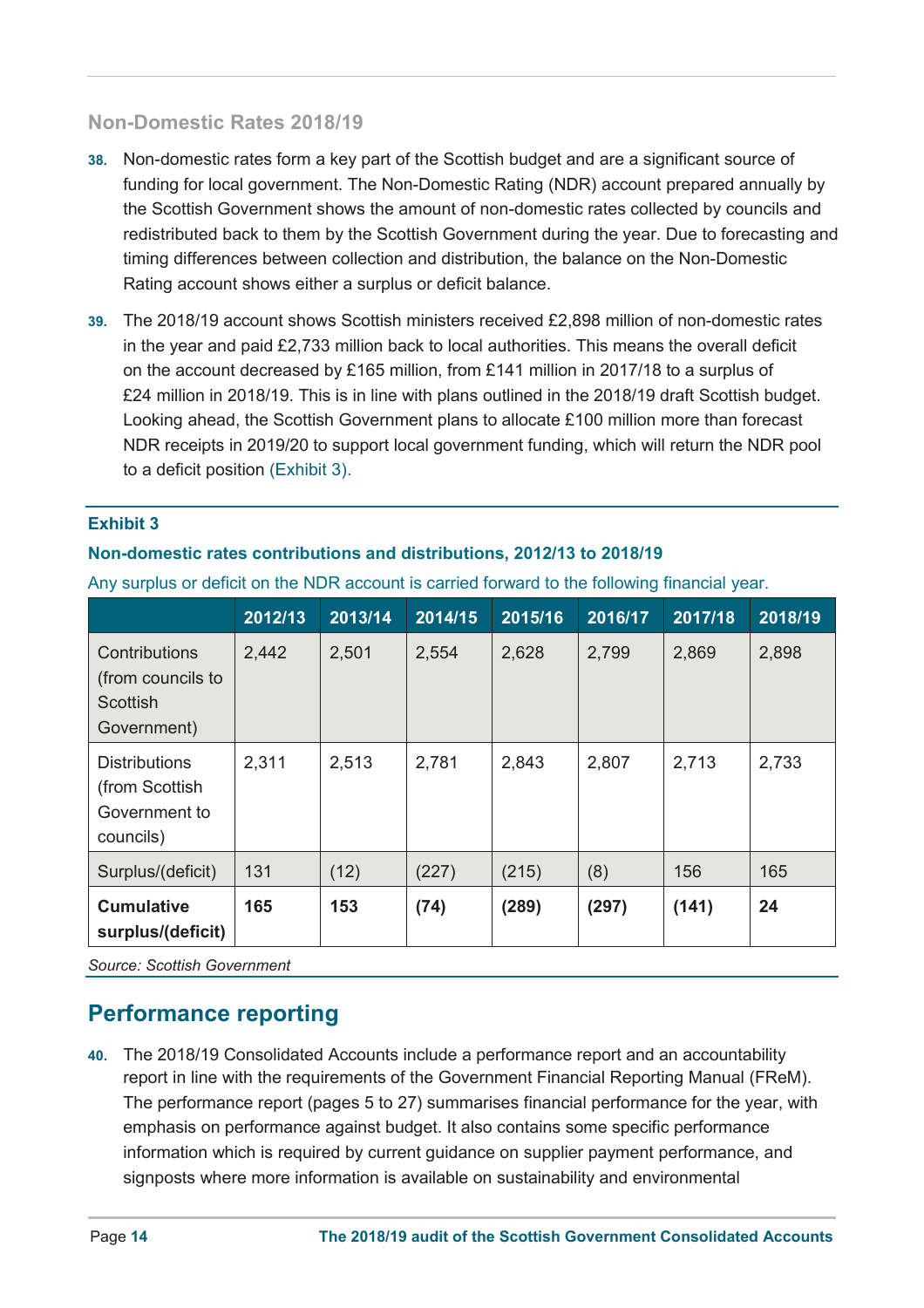performance. The report provides only very limited performance information on the Scottish Government's own progress towards its overall aims and objectives, with users of the accounts directed to the National Performance Framework (NPF).

- **41.** This means that the Consolidated Accounts focus on the government's finances. They do not report on the performance of individual portfolios or the Scottish Government as a whole, limiting the reader's ability to see the government's own contribution to national outcomes. This means that the reader is unable to see the links between the money spent by the Scottish Government, what it has achieved, and progress made towards achieving national outcomes.
- **42.** As Scotland's fiscal responsibilities grow, it is increasingly important for the Scottish Government to produce more detailed and transparent performance reporting, that better links spending with outcomes. The Parliament's new budget process places a greater emphasis on the need for better performance reporting to provide a clearer focus on the delivery of outcomes. This includes better information about what activity public spending will support, its aims, and the contribution it expects to make to national outcomes. The revised National Performance Framework provided the opportunity for the Scottish Government to better improve the links between Government spending and what it delivers, but the performance report does not provide this detail. The Scottish Government should prepare a performance report that clearly links to the financial resources outlined in the Consolidated Accounts. Greater transparency around the Scottish Government's own performance towards meeting its strategic objectives would provide greater accountability for its use of financial resources. This would provide a more rounded account of the Scottish Government's overall performance, enhance reporting to the Scottish Parliament and the public, and help strengthen accountability and scrutiny.

#### **Governance**

- **43.** A Governance Statement (pages 29 to 43) prepared by the Permanent Secretary is a key feature of the Consolidated Accounts. It forms part of a wider accountability report and summarises how the core Scottish Government organisation is controlled and directed. The statement confirms that it complies with relevant guidance on corporate governance. It also highlights some of the main risks and opportunities for the organisation and any significant internal control issues in 2018/19. I am content that the Governance Statement is consistent with the financial statements and has been prepared in accordance with guidance issued by the Scottish ministers.
- **44.** The Scottish Government has improved aspects of its governance arrangements during 2018/19, such as greater consistency in approach to Directors General assurance meetings, a greater focus on corporate and directorate risks, and more detailed reports on corporate performance. In addition, the Scottish Exchequer, created in 2017, now has an organisational structure in place and appointments have been made to all key posts. The Exchequer has set its objectives and a transformation programme is in place to direct its activities. It will be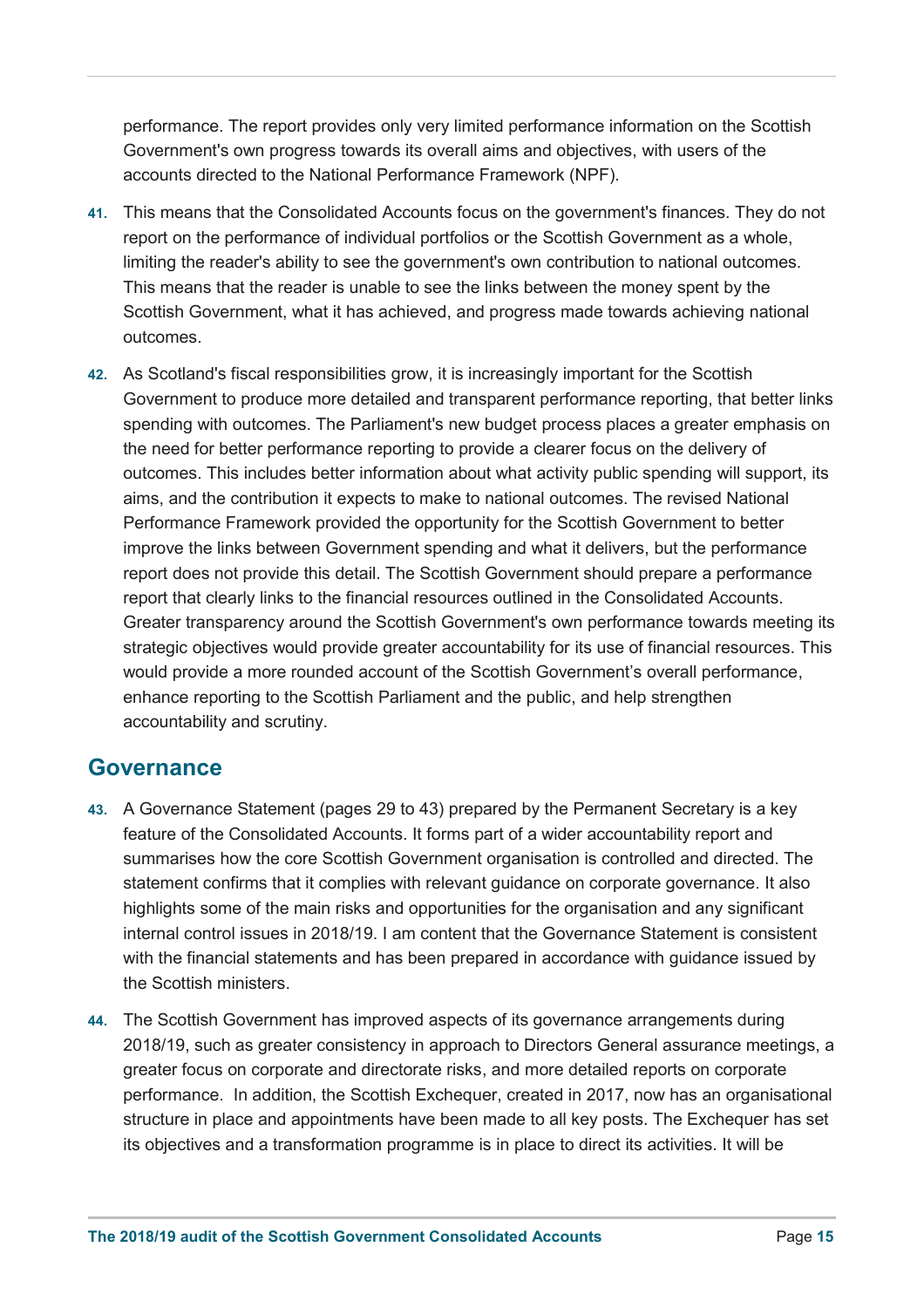important for the Exchequer to continue to develop its arrangements through its transformation programme to ensure that both fiscal risks and opportunities are managed effectively.

- **45.** The Scottish Government's Audit and Assurance Committee is responsible for advising and supporting the Permanent Secretary in her responsibilities for issues relating to risk, control and governance. The Committee is made up of non-executive directors. The Committee receives regular reports from both internal and external audit, but the Committee's consideration of their findings and recommendations remains limited. There is a need for the Committee to provide greater scrutiny and challenge to support the advice and assurances given to the Permanent Secretary as the Principal Accountable Officer. The Committee does not produce an annual report to summarise its work from the past year, nor does it undertake a review of its own effectiveness as required by its own terms of reference. The Committee should address this to ensure it operates in line with the Scottish Government's own good practice guidance on audit and assurance committees.
- **46.** The Scottish Government has taken initial steps to improve the effectiveness of its role in sponsoring public bodies. The Scottish Government has an important leadership role in supporting public bodies to better understand the risks and challenges facing them. In June and July 2019, the Scottish Government held workshops, supported by Audit Scotland, to discuss common themes and issues among sponsors. These covered governance and accountability, risk management and relationships. They highlighted the need for greater engagement on shared issues and risks between the Scottish Government and its public bodies. This is an area that requires ongoing attention and I welcome these initial developments.
- **47.** In March 2019, the Scottish Government appointed four new non-executive directors and two deputy non-executive directors to strengthen its capacity in this area. The new appointees have a wide-range of knowledge and experience from across both private and public sectors. It will be important for the Scottish Government to take advantage of the non-executive directors' expertise to strengthen support and challenge to their decision-making and assurance processes. This is particularly important given the scale of challenges facing the Scottish Government including the implementation of new powers, continued pressures in public finances and the uncertainty and risks associated with the UK's withdrawal from the European Union.

#### **Internal audit**

- **48.** The governance structures within the Scottish Government draw on several sources of assurance, with substantial reliance placed on the work of internal audit. An efficient and effective internal audit function is a key element of good governance. Internal audit review whether the framework of internal control operates satisfactorily, and proper arrangements are in place for the prevention and detection of fraud and corruption.
- **49.** Each year, we undertake an overview of the Scottish Government's internal audit arrangements in accordance with International Standard on Auditing 610 *Using the work of internal auditors*. Our 2018/19 overview found clear improvements in the standard of internal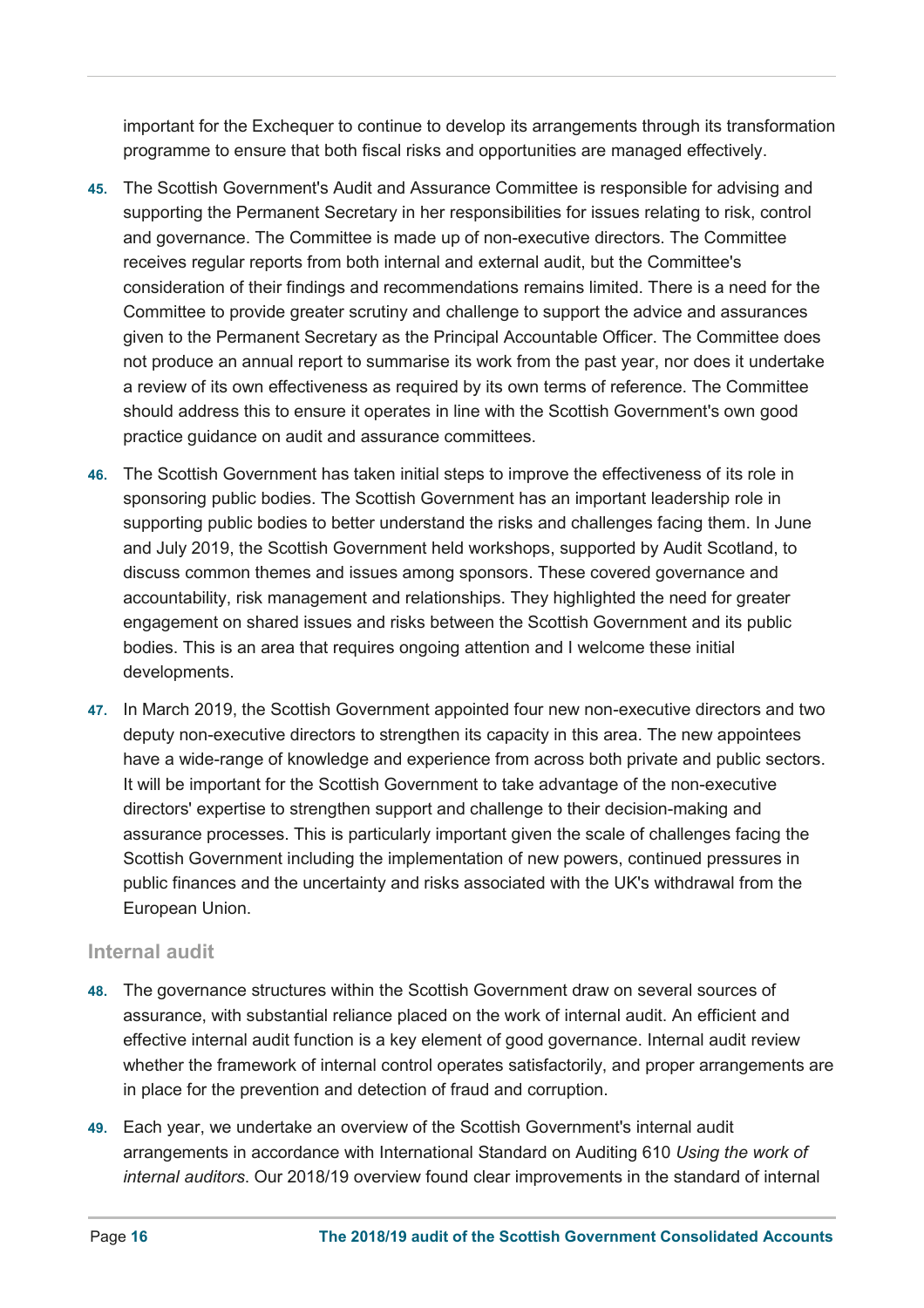audit work undertaken compared with 2017/18. We did not find any areas of significant noncompliance with the Public Sector Internal Audit Standards (PSIAS).

- **50.** The complex and uncertain environment within which the Scottish Government now operates means there is an increasing need for a strong and effective internal audit function. Our work found that Internal Audit continues to experience challenges in recruiting the necessary staff and skills required to deliver its audit plans. The 2018/19 Scottish Government internal audit plan was not complete by the year end and Internal Audit reported capacity issues in undertaking unplanned work such as investigating fraud or whistleblowing allegations. Recruitment campaigns during the year did not result in all vacancies being filled. In August 2019, Internal Audit agreed a co-sourcing arrangement with EY to help increase capacity and access specialist skills.
- **51.** From 1 April 2019, the Directorate of Internal Audit and Assurance was formed which encompasses Internal Audit, the Digital Assurance Office (formerly Office of the Chief Information Officer) and the Project and Programme Management Centre of Expertise. The new Directorate is headed by the Director of Internal Audit and Assurance. It is critical that Internal Audit ensures that its independence is not lost in this new arrangement to ensure that it can support the organisation's assurance requirements with independent audit judgements and conclusions.

#### **UK withdrawal from the European Union**

- **52.** The uncertainty over the UK's withdrawal from the European Union placed considerable pressure on the Scottish Government's capacity and capability during 2018/19. The Scottish Government made changes to its governance arrangements, processes and staff roles and responsibilities in preparation for the original planned withdrawal date of 29 March 2019. Resilience arrangements were adapted and used to direct and scrutinise preparations and assess the most critical risks, with a focus on civil contingencies such as food supply, public order and access to medicines. New processes for quick, short-term funding and staff redeployment decisions were put in place to support contingency planning, and around £32 million, using Barnett Consequentials, was used during the year to manage the associated funding pressures. Preparations evolved and intensified over the first quarter of 2019 with an increasing focus placed on a 'no-deal' scenario as UK and EU negotiations failed to reach an agreement.
- **53.** Overall, the Scottish Government's preparations for EU withdrawal were reasonable and proportionate given the considerable level of uncertainty over the detailed implications of withdrawal. Scottish Government staff were expected to plan for EU withdrawal at the same time as working towards Programme for Government commitments resulting in additional pressures on staff wellbeing. Although plans were untested with the postponement of the withdrawal date, the initial work undertaken provides a good basis for the Scottish Government to develop further its resilience arrangements in anticipation of the UK's withdrawal on 31 October 2019.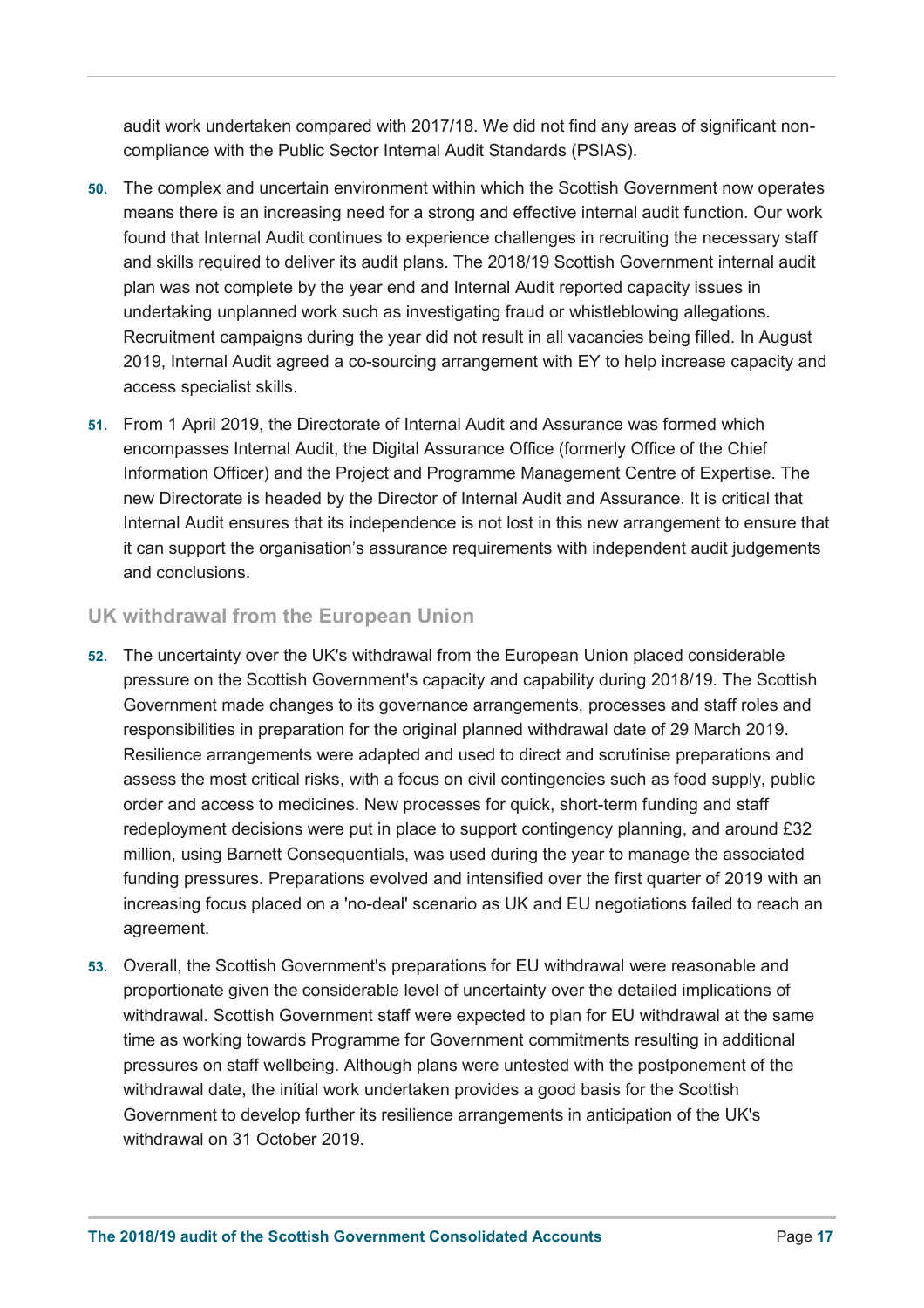**54.** Looking ahead, the Scottish Government will need to ensure that planning arrangements are sufficiently flexible to respond quickly to the scale and pace of change from any further developments. The significant risks facing the Scottish Government extend well beyond 31 October 2019, and they are expected to dominate the public sector landscape in Scotland for years to come. In addition to addressing the short-term risks of EU withdrawal, with or without a trade deal, the Scottish Government will need to ensure it is able to transition effectively to any new partnership or trade arrangements, new funding mechanisms and legislation, as well as responding to any adverse impacts on the Scottish economy and public finances.

#### **Conclusion**

- **55.** The Scottish Government's Consolidated Account for 2018/19 meets the requirements of the FReM and my opinion on them is unqualified. This is a critical component of the Scottish Government's accountability to the Parliament and the public.
- **56.** The ongoing significant risks and uncertainty emerging from EU withdrawal will pose unprecedented challenges for the Scottish Government's management of public finances over the next few years. It will be critical for the Scottish Government to be clear about its spending priorities and how it expects to address potential funding shortfalls. Good financial decisionmaking is essential to ensure value for money is achieved from the limited funds available. A greater focus on linking spending decisions to outcomes has never been more important and requires more attention from the government.
- **57.** My audit work has highlighted areas for improvement to help support the Parliament and the public in their scrutiny of public finances in this new environment. This includes recommendations from previous audit work where action remains outstanding. The Scottish Government should:
	- Develop a framework outlining its approach to financial interventions in private companies covering financial capacity, risk tolerance and expected outcomes.
	- Improve the quality of financial reporting to Parliament. This should include ensuring the basic components of a financial strategy are included in the medium-term financial strategy and the publishing of a public consolidated account to cover the whole public sector in Scotland.
	- Prepare a performance report that clearly links to the financial resources outlined in the Consolidated Accounts. Greater transparency around the Scottish Government's own performance towards meeting its strategic objectives would provide greater accountability for the use of its financial resources
	- x Ensure its Audit and Assurance Committee provides greater scrutiny and challenge to better support the advice and assurances given to the Permanent Secretary and operates in line with good practice.
- **58.** Working with Audit Scotland and the Accounts Commission, I will continue to support the independent scrutiny of Scotland's public finances through all our audit work.